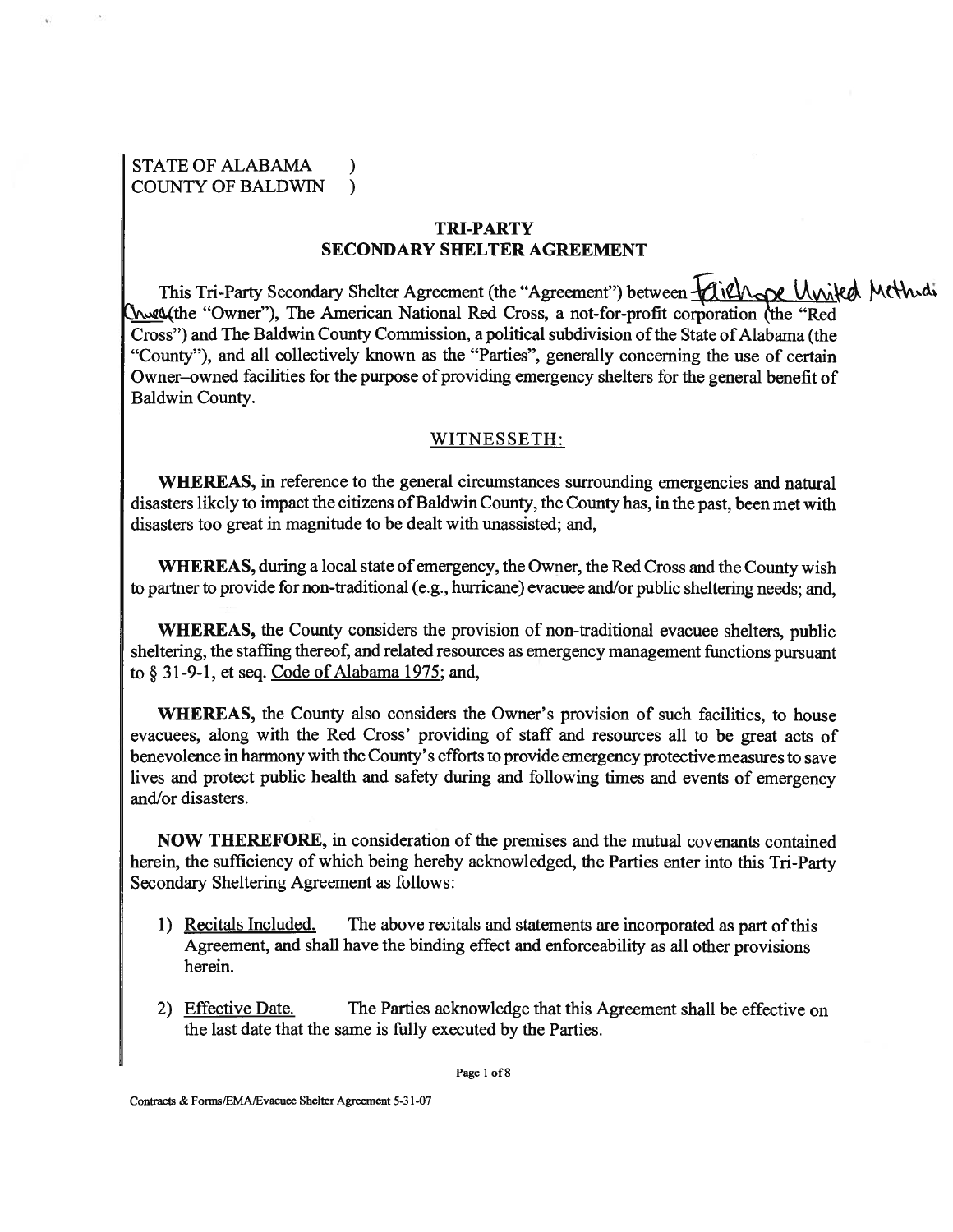- **3)** Limited Agreement. The Parties agree that this Agreement is limited in scope to the Owner providing a facility as an evacuee shelter if necessary, the Red Cross providing various disaster relief functions including operation of the facility, and the County procuring listed resources and reimbursing the Owner if and when necessary. Notwithstanding the scope of this Agreement, nothing shall prevent the Owner from submitting any eligible expenses in their requests for consideration of reimbursement from the County.
- 4) General Certifications of the Parties. The Parties generally certify the following:
	- i) The costs associated with general wear and tear within the Owner's facility shall be non-reimbursable, and the same shall be omitted from any Owner requests for reimbursement from the Red Cross or County.
	- ii) Any change, improvement, alteration or modification, of any kind, made to or for the facility and/or property, without limitation, during, prior to, or in anticipation of occupancy must first receive written consent fiom the Baldwin County Commission in order for such modifications to be considered for County reimbursement.
	- iii) All Parties will conduct a pre-occupancy inspection, attached as Exhibit A, of the facility to identify, in writing, existing but obvious facility flaws, problems and/or defects before the facility is used as a shelter.
	- iv) All Parties following the closing of the shelter will conduct a post-occupancy inspection of the facility, attached as Exhibit B, in order to identify in writing existing but obvious facility flaws, problems and/or defects.
- 5) Owner Certifications. The Owner certifies that:

The Owner shall herein designate and provide certain Owner-owned facilities for the purposes of housing individuals affected by natural disasters, emergency events, or other conditions which require the activation of the disaster relief functions of the Red Cross. Red Cross will determine if the facility is suitable for use as a public shelter and will determine the capacity of the shelter. The Owner will make the facility available to Red Cross for use as a shelter, upon Red Cross' oral or written request. The Owner shall provide support and necessary access to resources found within the respective facility to include, without limitation, telecommunications, electricity, natural gas, furnishings, water, and food.

- i) The Owner shall provide an accessible primary and alternate contact person, without limitation, prior to and during the entire time the facility is utilized as a shelter.
- ii) The Owner may remit to the County eligible costs incurred which have not been reimbursed by the Red Cross, for the sheltering of evacuees and/or displaced individuals including related expenses.
- iii) The Owner will, to the extent as possible, seek out volunteers and/or staff to assist the Red Cross in its overall effort to house and generally provide for those occupying and/or being served by the facility.

**Page 2 of 8**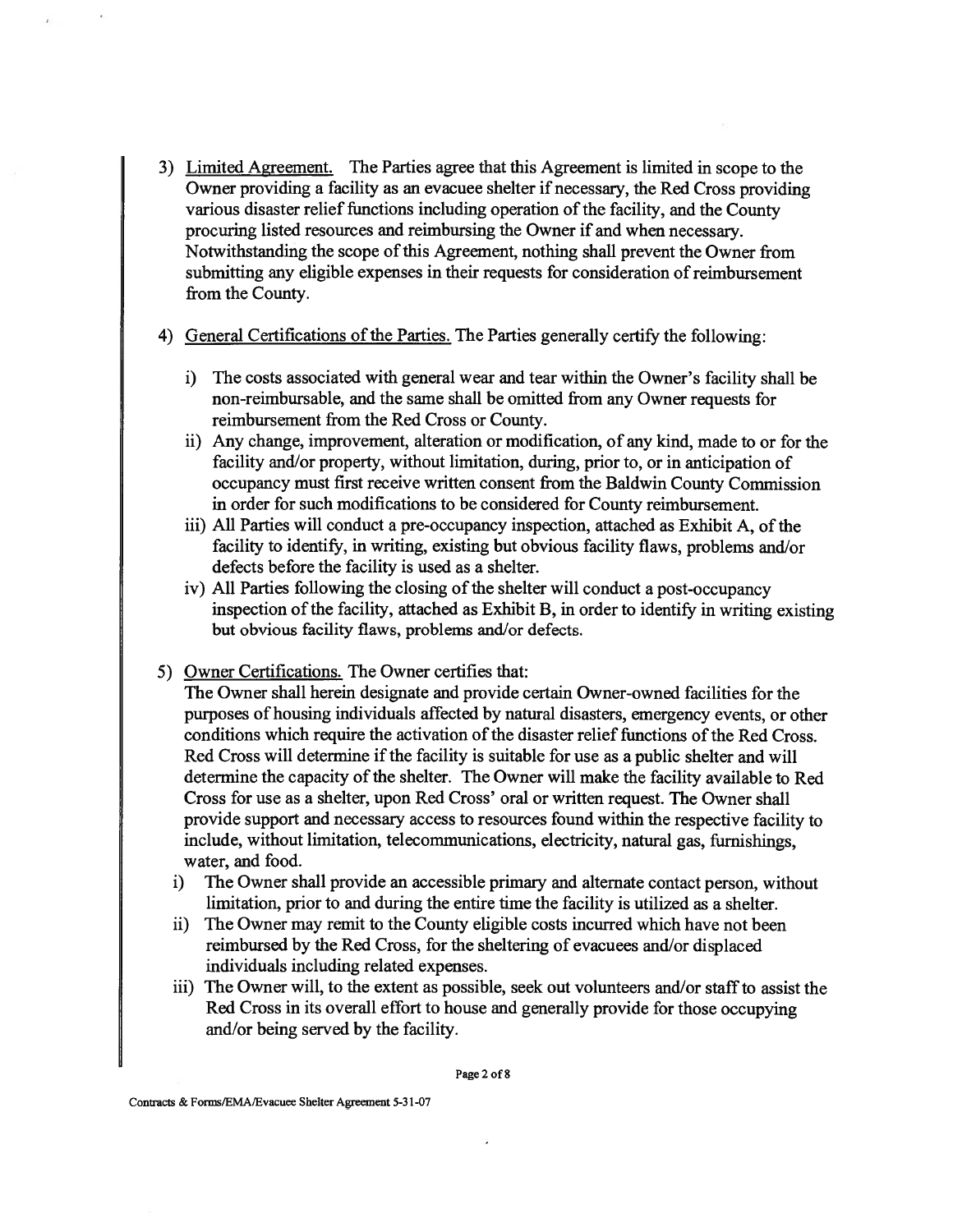- iv) The Owner will appoint a person to coordinate the Owner's activities ("Facility" Coordinator"). The Facility Coordinator will coordinate the use of the shelter with Red Cross' designated official ("Shelter Manager") and will collaborate to resolve questions or dilemmas regarding shelter operations. The Facility Coordinator will secure all equipment that is not to be used by Red Cross before the shelter is turned over to Red Cross.
- The Facility Coordinator shall, if feasible, designate a Foodservice Manager who will  $V)$ establish a feeding schedule and determine foodservice inventory and supply needs. At the direction of and in cooperation with the Shelter Manager, the Foodservice Manager will provide food and supplies needed for meals at the shelter site. If, in the opinion of the Shelter Manager, additional food or supplies are needed, the Shelter Manager will coordinate the procurement of the additional food or supplies. Red Cross will pay or reimburse Owner for all food and supplies, as approved by the Shelter Manager and used in the course of operating the shelter.
- The Facility Coordinator shall, if feasible, designate a Facility Custodian who will establish and direct the sanitation inventory and supply needs. The Facility Coordinator or Facility Custodian will order and provide all sanitation and custodial supplies and services, as determined by the Shelter Manager. Red Cross will pay or reimburse Owner for all sanitation supplies, as approved by the Shelter Manager and used in the course of operating the shelter.
- vii) The Facility Coordinator and the Shelter Manager shall, if feasible, jointly coordinate a work schedule for any personnel who are not County or Red Cross employees, volunteers, or contractors. If the Owner experiences shortfalls in personnel and is unable to appoint a Foodservice Manager or Facility Custodian, the Facility Coordinator will notify the Shelter Manager, who may obtain such services by contract.
- viii)Red Cross is not responsible for coordinating police or security for the shelter. Any private security services that are to be the responsibility of Red Cross must be arranged under a separate agreement.
- **ix)** Within thirty **(30)** days after the close of a shelter, the Owner shall submit to the Red Cross its request for reimbursement, with supporting invoices, to the address included herein. Invoices and the supporting documentation shall include a list of the Owner's operations personnel and hours worked at the shelter, and details on any materials or goods used or consumed.
- x) Should the Owner not be reimbursed by the Red Cross, the Owner shall immediately submit such non-reimbursed costs to the County for consideration of reimbursement by the County.
- xi) The Owner shall not release any information concerning occupants of, or people served by, the shelter without express written consent of the Red Cross. Owner will refer all media questions related to the shelter to the Shelter Manager. Press releases issued to the media will credit all Parties.
- xii) Signage identifying the shelter will be allowed fiom all Parties and each will be responsible for removal of signage, if necessary, upon closing of the shelter.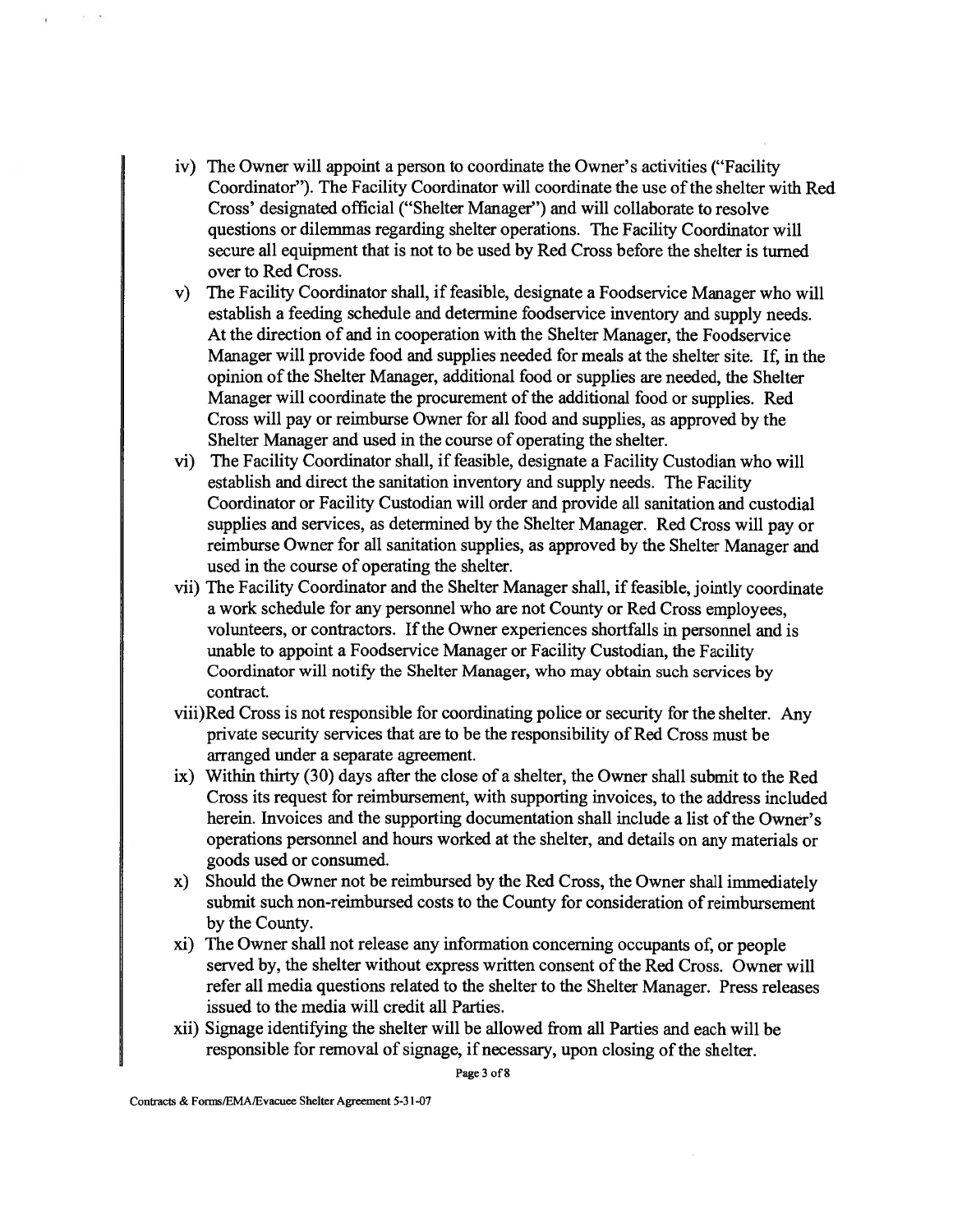### 6) County Certifications. The County certifies the following:

- i) To the extent any of Owner's personnel costs are not reimbursed by the Red Cross, the County will reimburse personnel costs at actual, current, per-hour straight time rate for instruction, custodial, maintenance, and food service.
- ii) To the extent any of Owner's out-of-pocket operational expenses are not reimbursed by the Red Cross, the County will reimburse the Owner for the reasonable out-of-pocket costs and expenses for the operational expenses, including the replacement of food, supplies, and equipment.
- iii) The County recognizes secondary shelters as a vital function in disaster response and recovery, and sanctions them as part of the County's Emergency Management Operations Plan.
- iv) The County may, when deemed necessary and requested and approved by the Shelter Manager, procure resources for the Red Cross and/or the Owner which could include, without limitation or guarantee, the following:
	- $1.$ **Generators**
	- $2.$ Emergency Lighting Kits
	- Communications Equipment  $3.$
	- Cots, Blankets, Pillows 4.
	- $5<sub>1</sub>$ Towels, Washcloths
	- Fans 6.
	- 7. Showering Facilities
	- 8. Extension Cords
	- 9. Gasoline for Generators
	- 10. Food
	- 11. Beverages
	- 12. Janitorial Supplies
	- 13. Paper products
	- 14. Toiletries
	- 15. Augment Personnel
	- 16. Interpreters
	- 17. Security
	- 18. Transportation
	- 19. Message Boards/Signage
- 7) Red Cross Certifications. The Red Cross Certifies the following:
- i) The Red Cross Shelter Manager has primary responsibility for the operation of the shelter. The Red Cross will provide additional Red Cross staff and volunteers to carry out the activities of the shelter.
- ii) The Red Cross and all of its agents, employees, and volunteers will exercise reasonable care in the operation of the shelter facility.

**Page 4 of 8**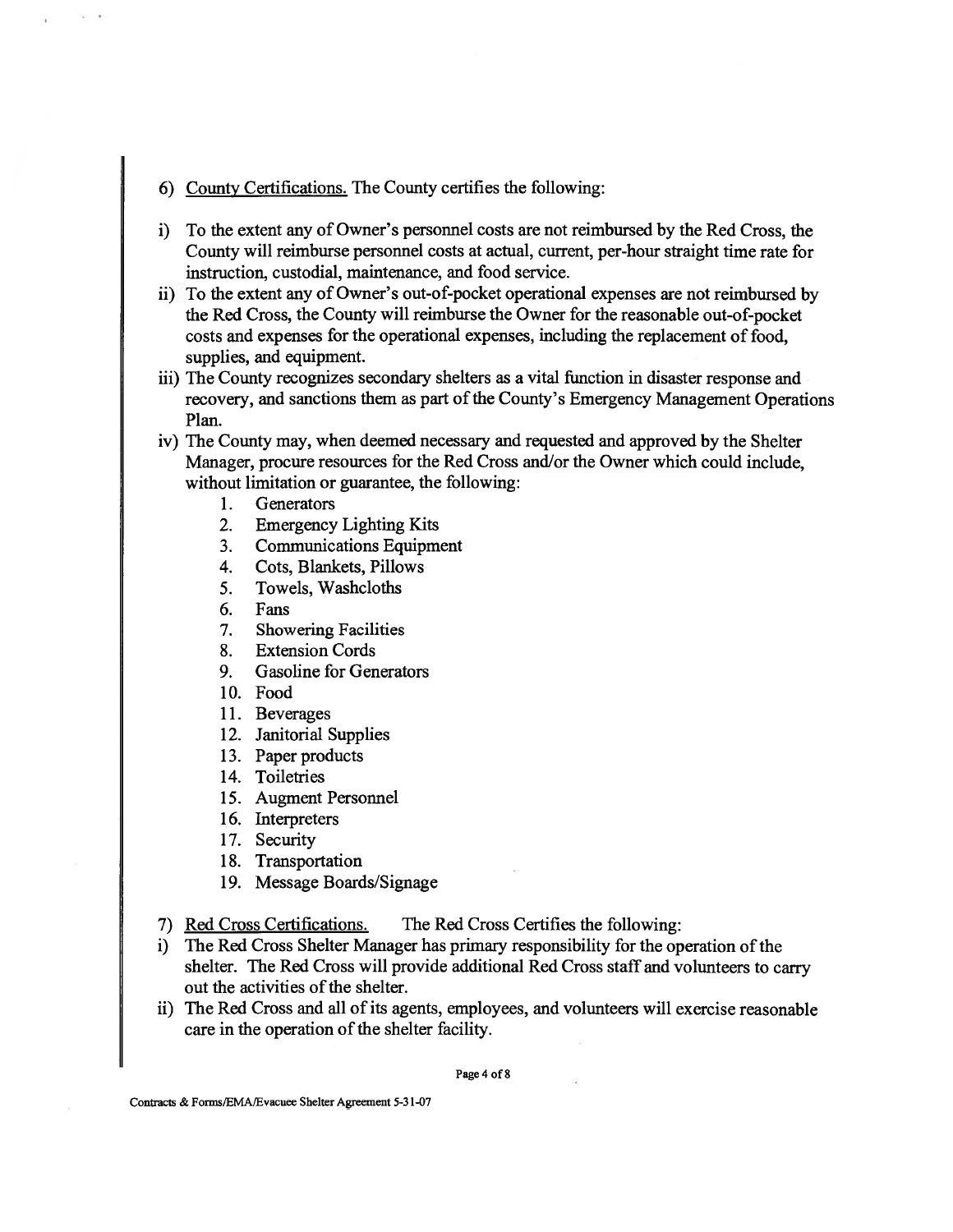- iii) The Red Cross will reimburse the Owner for personnel costs at actual, current, per-hour straight time rate for custodial, maintenance, and food service.
- iv) The Red Cross will reimburse the Owner for the reasonable out-of-pocket costs and expenses for the operational expenses it incurs due to the use of the facility as a shelter, including the replacement of food, supplies, and equipment. Property damaged, lost or stolen due to the negligence of the Red Cross will be compensated based on depreciated actual cash value. Reimbursement for any extraordinary or capital expenses (including without limitation painting, carpeting, wiring, and structural work) will be limited to replacement at actual cash value of the property. In such cases, the Red Cross will select from among bids from at least three reputable contractors. Storm damage and other damage caused by the disaster is not the responsibility of the Red Cross.
- v) The Red Cross will notify the Owner or Facilities Coordinator of the closing schedule for the shelter.
- 8) Review of Receipts Limited & No Guarantee. The County will receive and document all non-reimbursed costs submitted by the Owner. Notwithstanding such receipt, the County makes no guarantee, warrantee or opinion as to the eligibility or payment of such expenditures.
- 9) 24-Hour Points of Contact.

| ∩       | ARY: | $(\mu\llap/)(\ell)$ |
|---------|------|---------------------|
| Cell #: |      |                     |
|         |      |                     |

OWNER ALTERNATE: Cell #:

RED CROSS: Cell #:

COUNTY: Cell #:

10) Notices:

OWNER:

RED CROSS: The American National Red Cross Alabama Gulf Coast Chapter P.O. Box 1764 Mobile, AL 36633 With a copy to: The American National Red Cross Office of the General Counsel 2025 E Street, N.W. Washington, D.C. 20006

**Page 5 of 8** 

Contracts & Forms/EMA/Evacuee Shelter Agreement 5-31-07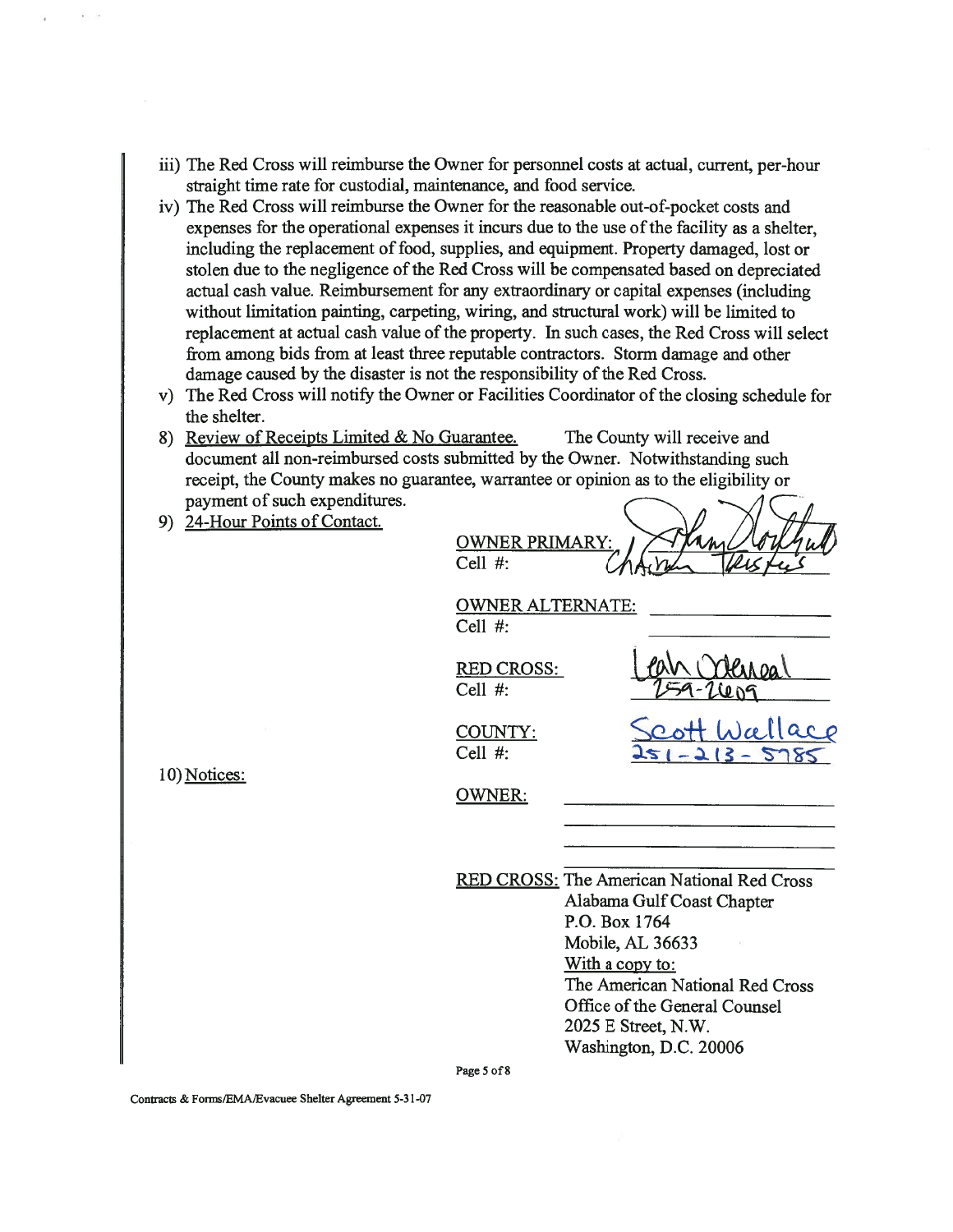|         | <u>With a copy to:</u>          |
|---------|---------------------------------|
|         | The American National Red Cross |
|         | <b>Disaster Operations</b>      |
|         | 2025 E. Street, N.W.            |
|         | Washington, D.C. 20006          |
|         | Invoices to:                    |
|         | The American National Red Cross |
|         | Alabama Gulf Coast Chapter      |
|         | P.O. Box 1764                   |
|         | Mobile, AL 36633                |
| COUNTY: | The Baldwin County Commission   |
|         | c/o The Chairman                |
|         | 312 Courthouse Square           |
|         | Bay Minette, AL 36507           |
|         | With a copy to:                 |
|         | The Baldwin County EMA          |
|         | 23100 McAuliffe Drive           |
|         | Robertsdale, AL 36567           |

11) Designated Non-Traditional Facilities. The Parties agree that the following Ownerowned properties may be utilized, during natural disasters or local emergencies, as evacuee-shelter facilities:

| Facility description:              | Location/Address: | Approx. size:  |
|------------------------------------|-------------------|----------------|
| Fairhope United Methodist Church   |                   | 11, 824 sq.ft. |
| ISS Section St. Fairhope, AL 36532 |                   |                |

- 12) **Term and Termination of the Agreement.** Any of the Parties shall be able to, upon 30 days advance written notice, terminate this Agreement.
- **13)** No Agencv Created. This agreement does not create an agency relationship between or among any of the parties hereto. It is neither the express nor the implied intent of the Parties to create an agency relationship pursuant to this Agreement and the creation of such a relationship is prohibited and void.
- **14)** Unenforceable Provisions. If any one or more of the provisions contained herein shall, for any reason, be held to be invalid, illegal or unenforceable in any respect, then such provision or provisions shall be deemed severable from the remaining provisions hereof, and such invalidity, illegality or unenforceability shall not affect any other provision

**Page 6 of 8**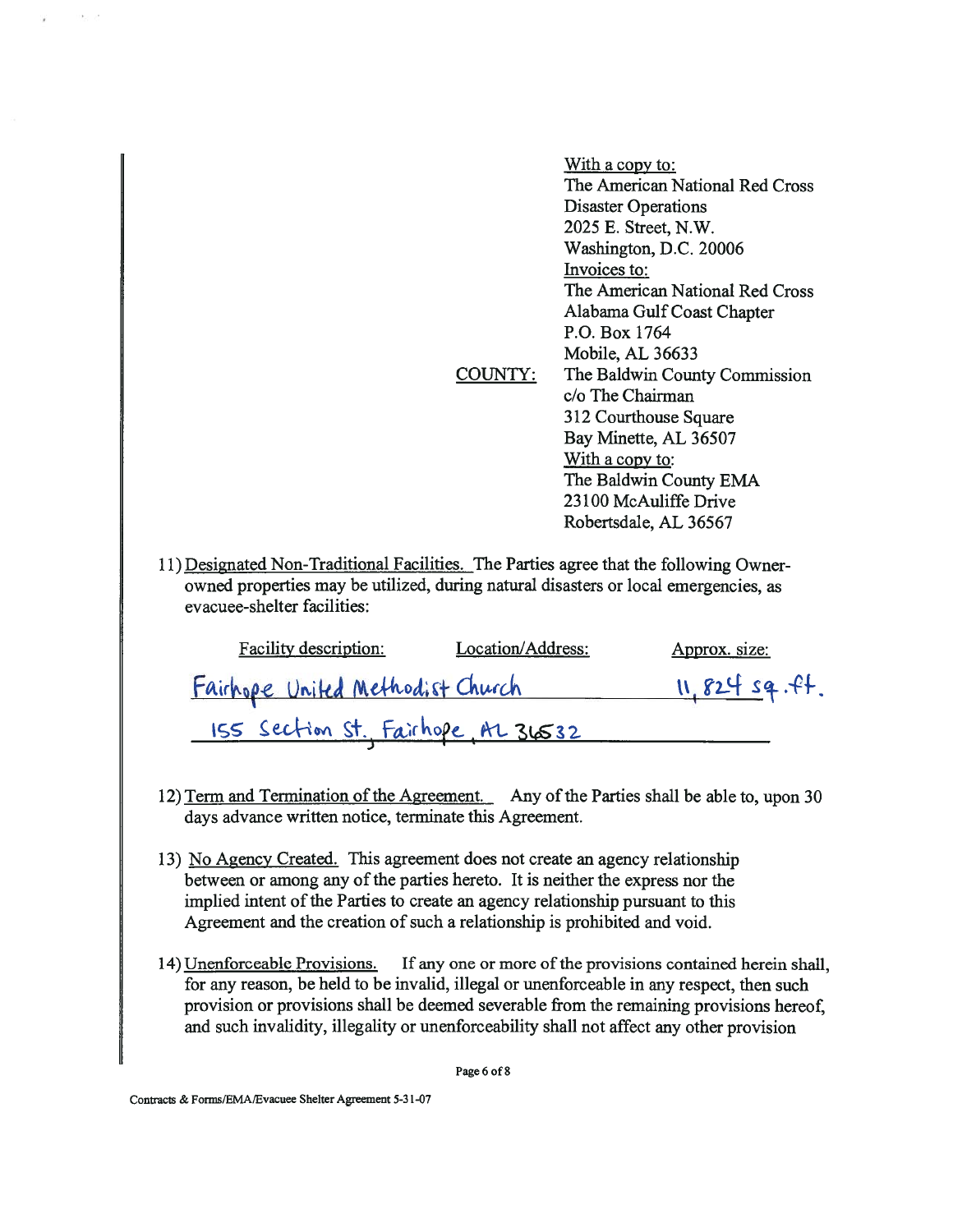hereof. This Agreement shall be construed as if such invalid, illegal or unenforceable provision had never been contained herein.

- 15) Entire Agreement. This Agreement represents the entire and integrated agreement between the Parties and supersedes all prior negotiations, representations, or agreements, either written or oral. This Agreement may be amended only by written instrument signed by all Parties.
- 16) Failure to Strictly Enforce Performance. The failure of the Parties to insist upon the strict performance of any of the terms, covenants, agreements and conditions of this Agreement shall not constitute, and shall never be asserted by the other Parties as constituting a default or be construed as a waiver or relinquishment of the right of the other Parties to thereafter enforce any such term, covenant, agreement, or condition, but the same shall continue in full force and effect.
- 17) Assignment. This Agreement or any interest herein shall not be assigned transferred or otherwise encumbered by the Parties without the prior written consent of the other Parties, which each party may withhold or grant in its sole discretion.

**IN WITNESS THEREOF,** the Parties hereto have executed this Agreement effective on the last date that the same is fully executed by the Parties as herein written.

# *SIGNATURE AND NOTARY PAGE TO FOLLOW*

# **THE REMAINDER OF THIS PAGE INTENTIONALLY LEFT BLANK**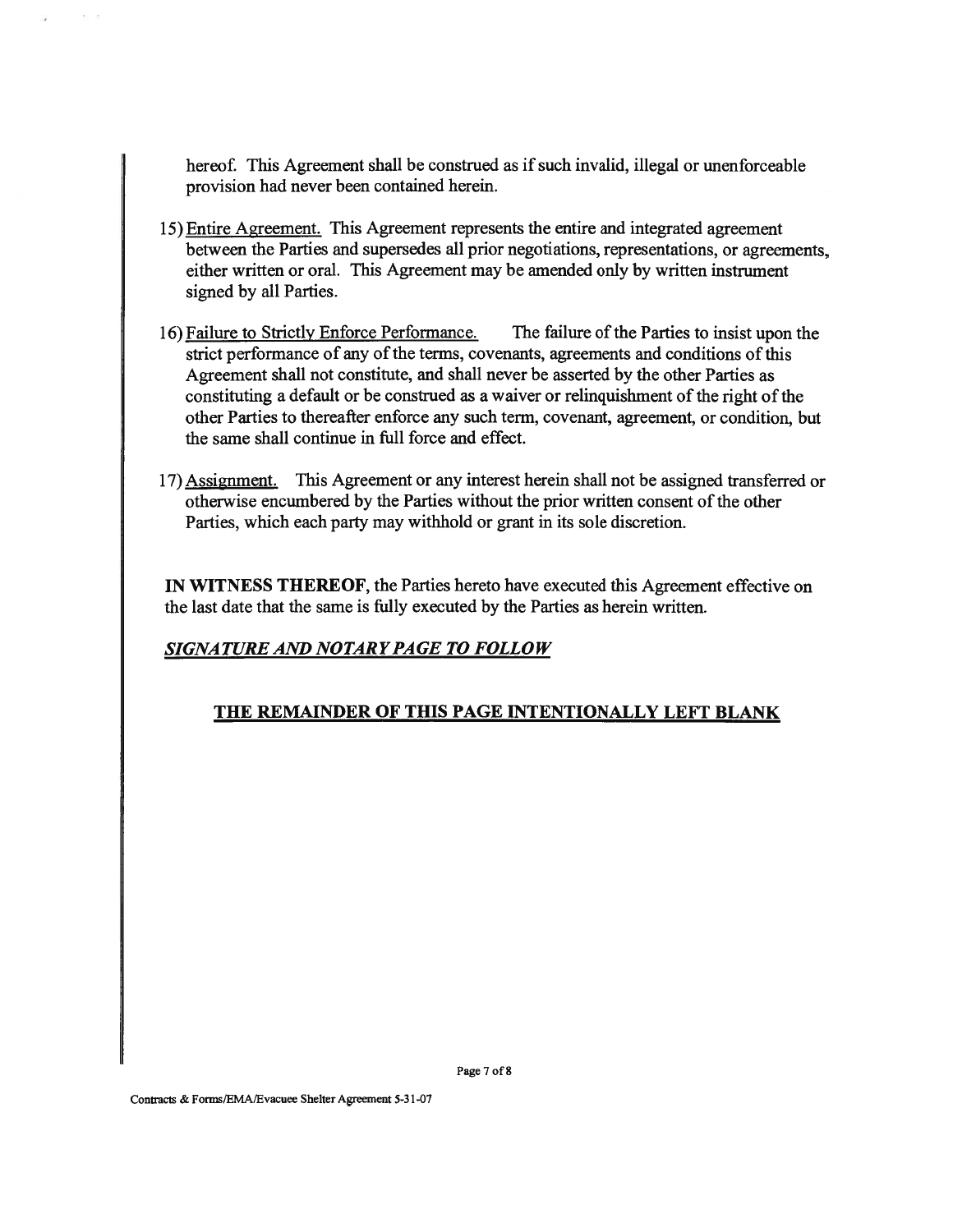**COUNTY:**  $CL2$ Chairman Chairman,<br>Baldwin County Commission **ATTEST** County Administrator /Date STATE OF **ALABAMA** I COUNTY OF **BALDWIN**  , a Notary Public in and for said County, in said State, hereby certify that  $Qohm$  Torth cutt whose name as Chair man is said county, in said state, nereby certify that<br>adthorized representative of  $\frac{1}{2}$  ( $\frac{1}{2}$ ) whose name as Chair man  $\frac{1}{2}$  ( $\frac{1}{2}$ ) and as the duly<br>adthorized repre authority, executed the same voluntarily for and as the act of said entity. official seal, this the  $\frac{19}{4}$  day of  $\frac{204}{9}$ u **0.**  &. **6. dm**  Notary Public  $My$  Commission Expires:  $THE$ *RED* **CROSS**; Authorized Representative STATE OF COUNTY OF **I, Sandre Lanier**, a Notary Public in and for said County, in said State, hereby certify that whose name as  $\epsilon$ **/CCU** time  $\ell$  **P** if  $\epsilon$  by  $\ell$ authorized representative of the American National Red Cross is signed to the foregoing Agreement, and who is known to me, acknowledged before me on this day that, being informed of the contents of the Agreement, helshe, as such officer and with fill authority, executed the same voluntarily for and as the act of said entity. Given under my hand and official seal, this the  $\int \int \int$  day of  $\int \int \alpha \, n \, e$ , 200. **Sandra Lanier<br>Notary Public, Alabama State At Large<br>My commission Expires: 03/13/2013** Notary Public My Commission Expires: **Page 8 of 8** 

Contracts & Forms/EMA/Evacuee Shelter Agreement 5-31-07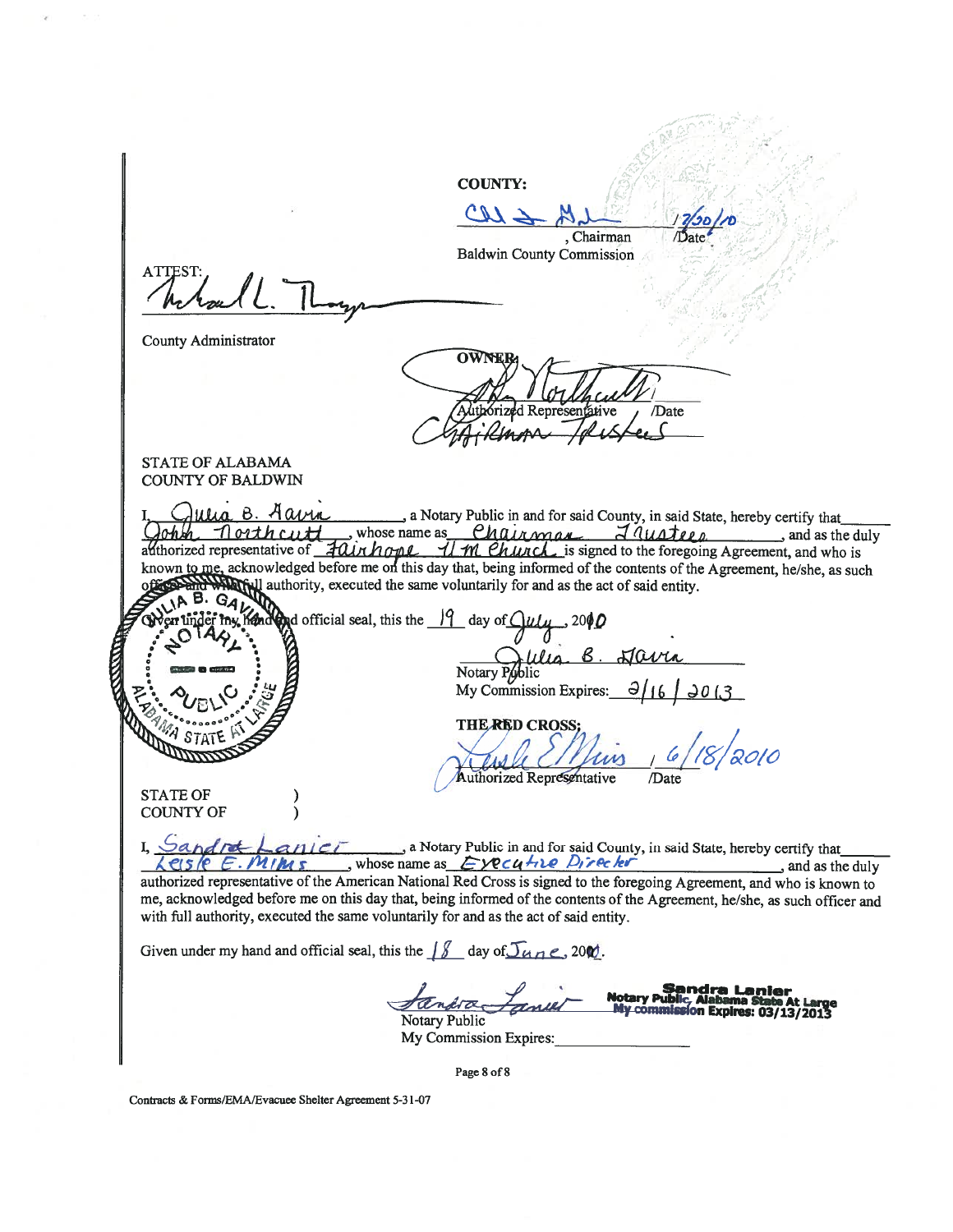#### **SHELTER FACILITY SURVEY**

Please print all information. This form is generic to many types of shelters; some of the questions on this form might not apply to every site. In such cases, answer N/A (not applicable).

**Site Name: Fairhope United Methodist Church Street Address: 155 Section St.**  Town/City: Fairhope County/Parish: Baldwin State: Alabama Zip Code: 36532 **Mailing Address** (if different): **Phone:**  $(251)$  928-1148 **Fax:** (\_\_\_\_) **Email address** (if applicable): office@fairhopeumc.org

#### **EMERGENCY CONTACT INFORMATION:**

To authorize facility use, contact (Name[s], phone number[s], cell number[s]); include secondary contacts: Rob Haynes 25 1-610-2695 Cell, 251-928-1 148. Jennifer Myrick 251-5 10-1628 Cell, 251-928-2803 Church

To open the facility 24/7, contact (Name[s], phone number[s], cell number[s]); include secondary contacts: Same as above

**Directions to the facility from the nearest major highway evacuation route.** Use major landmarks (e.g., highways, intersections, rivers, railroad crossings, etc.). Do not use landmarks likely to be destroyed or unrecognizable after the disaster. Include latitude and longitude if available (they can be obtained via GPS).

 $^{\rm -}$ r

 $\mathbf{z}$ 

Latitude: Longitude:

#### **CAPACITY**

Capacity for all shelters should be calculated using any space that could feasibly be used as sleeping space for an event. In an evacuation shelter, capacity should be calculated using 15 to 20 square feet per person. In a general shelter, use 40 to 60 square feet per person to determine capacity.

**Capacity Evacuation** = **591 at 11824 square feet General** = - **295 at 11824 square feet** 

## **LIMITATIONS ON FACILITY USE**

Some facilities are only available during certain times due to other activities. Please indicate the dates that the facility is available.

X This facility will be available for use at any time during the year.

[7 This facility is **only** available for use during the following time periods.

From:  $\_\_$  to  $\_\_$ 

From:  $\_\_$  to  $\_\_$ 

[7 This facility **is not** available for use during the following time periods:

 $From:$   $to$   $to$ 

From: to

Some facilities have specific areas that can be used as an emergency shelter. Please indicate restrictions on use of certain areas of the building or if the entire facility is available for use. See drawing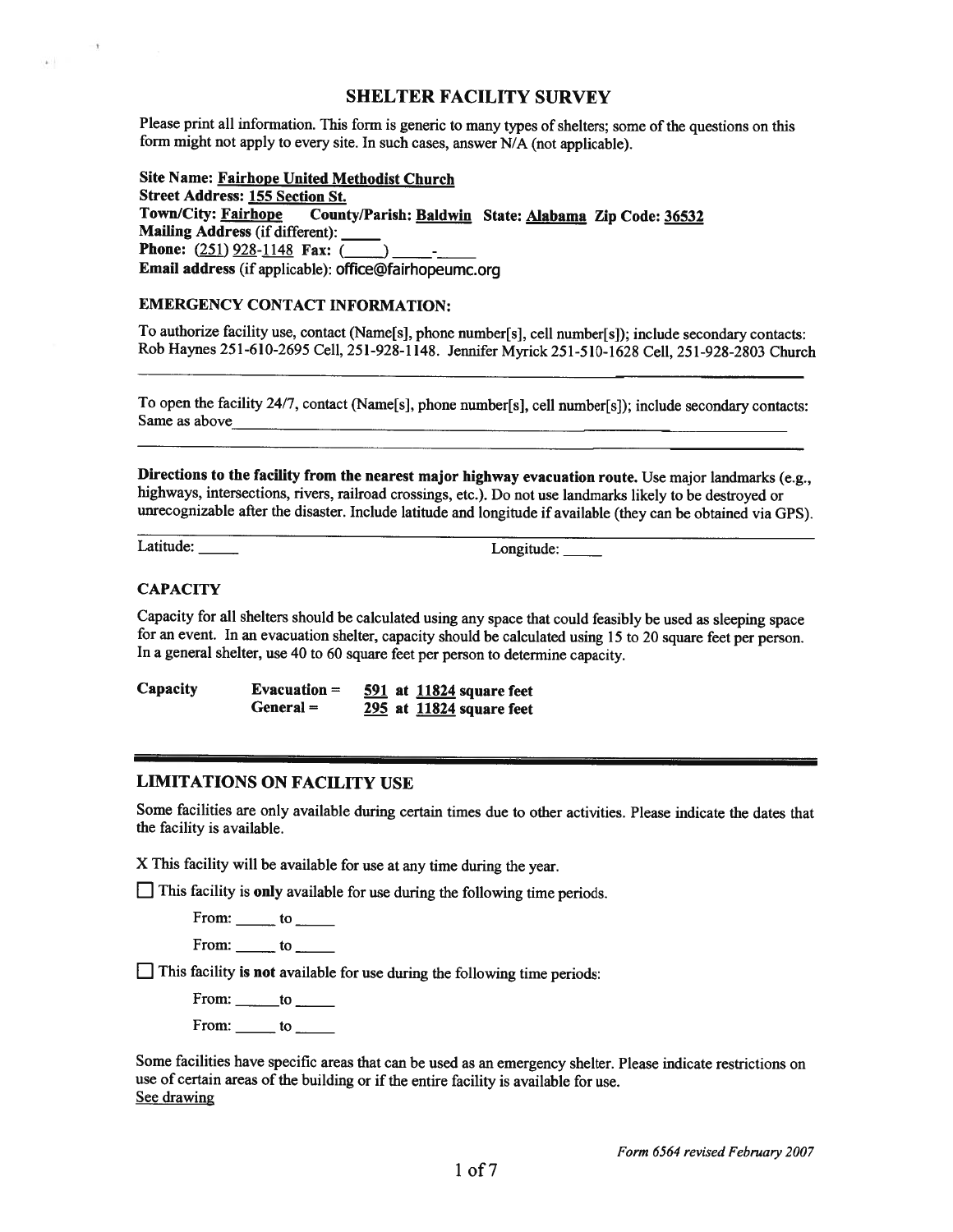## **GENERAL FACILITY INFORMATION**

#### **FIRE** SAFETY

 $\boldsymbol{\gamma}$ 

Some facilities that appear to be suitable for sheltering might not meet fire codes based on building capacity. This list of questions is not meant to be exhaustive. It is recommended that local codes be examined to determine if the facility meets them. In addition, contact can be made with the fire department to ensure compliance.

| Does the facility have inspected fire extinguishers?                    | $X$ Yes $\Box$ No |  |
|-------------------------------------------------------------------------|-------------------|--|
| Does the facility have functional fire sprinklers?                      | $X$ Yes $\Box$ No |  |
| Does the facility have a fire alarm?                                    | $X$ Yes $\Box$ No |  |
| If yes, choose one: X Manual (pull-down) X Automatic                    |                   |  |
| Does the fire alarm directly alert the fire department? X Yes $\Box$ No |                   |  |
|                                                                         |                   |  |

Comments from fire department, if available:

#### UTILITIES

A major concern in running an emergency shelter is whether or not utilities can continue to **run** after a storm. This section is designed to evaluate the capabilities of the facility and to list the appropriate contacts in case the utilities fail.

Emergency generator on site?  $\Box$  Yes X No

| IF YES- Capacity in kilowatts ______ | Power for entire shelter? $\Box$ Yes $\Box$ No<br>If no, what will it operate? |
|--------------------------------------|--------------------------------------------------------------------------------|
|                                      | Operating time, in hours, without refueling, at rated capacity:                |
| $\Box$ Auto start                    | Manual start Fuel type                                                         |
| Utility company name:                |                                                                                |
| Contact name:                        | Emergency phone number: $(\_\_\_\_$ ) $\_\_\_$                                 |
| Generator fuel vendor:               | Emergency phone number: $($ $)$                                                |
| Generator repair contact:            | Emergency phone number: (                                                      |

IF NO- Emergency generators do not have to be present in order to use the facility as a shelter. However, care must be taken to evaluate the appropriateness of the facility in emergency situations. For example, if there are no appropriate facilities in the area available for sheltering that have emergency generators, consideration should be made to use those facilities. Most pre-identified emergency shelters do not have generators. In addition, if a shelter does not have a generator on site, it is appropriate to pre-identify vendors so that a generator could be brought in if necessary.

| <b>Heating</b>                                 | X Electric $\Box$ Natural gas $\Box$ Propane $\Box$ Fuel $\Box$ Oil          |  |
|------------------------------------------------|------------------------------------------------------------------------------|--|
|                                                | Utility/vendor name: Fairhope Public Utilities                               |  |
| Contact name:                                  | Emergency phone number: $(251)$ 928-2885                                     |  |
|                                                | Repair contact: Robertsdale Heating & Air Emergency phone number: (100)      |  |
| Cooling                                        | $X$ Electric $\Box$ Natural gas $\Box$ Propane                               |  |
| Utility/vendor name: Fairhope Public Utilities |                                                                              |  |
| Contact name:                                  | Emergency phone number: $(251)$ 928-2885                                     |  |
| Repair contact:                                | Robertsdale Heating & Air Emergency phone number: (____)                     |  |
| Cooking                                        | X Electric X Natural Gas $\Box$ Propane $\Box$ No cooking facilities on site |  |

*Form 6564 revised February 2007*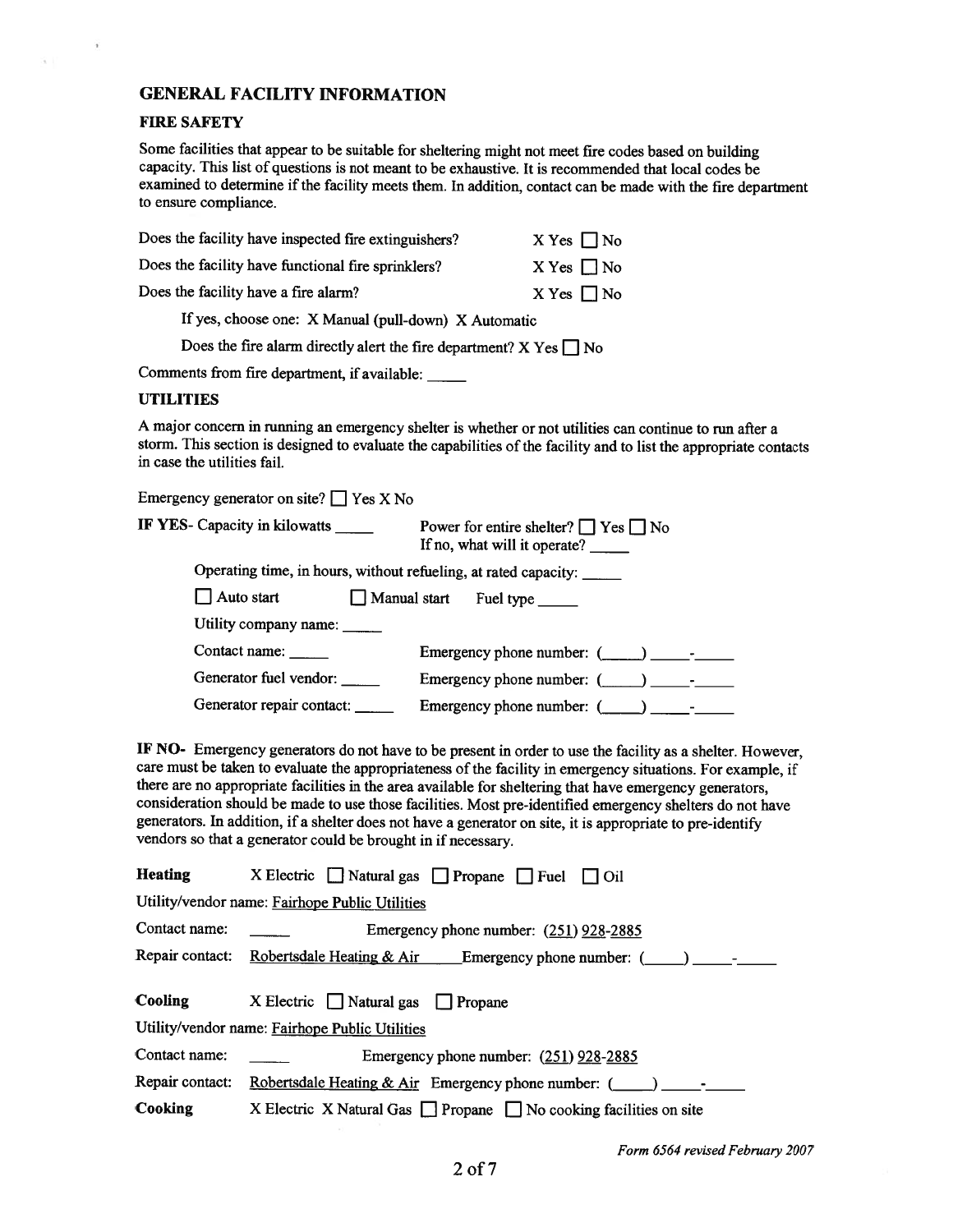|                                                              | Utility/Vendor name: Fairhope Public Utilities                                                                          |                                                 |  |  |
|--------------------------------------------------------------|-------------------------------------------------------------------------------------------------------------------------|-------------------------------------------------|--|--|
| Contact name:                                                |                                                                                                                         | Emergency phone number: (251) 928-2885          |  |  |
| Repair contact:                                              |                                                                                                                         | Emergency phone number: $(\_\_\_\_\_\_\_\_$     |  |  |
|                                                              | See the Food Preparation section below.                                                                                 |                                                 |  |  |
| <b>Telephones</b>                                            | Business phones available to shelter staff? $X$ Yes $\Box$ No<br>Phones available to shelter residents? $\Box$ Yes X No |                                                 |  |  |
|                                                              | Number of phones: $3+$ Locations: Parlor                                                                                |                                                 |  |  |
|                                                              | Utility/vendor name: ATT/Bell South                                                                                     |                                                 |  |  |
| Contact name:                                                |                                                                                                                         | Emergency phone number: $(\_\_\_\_\_\_\_$       |  |  |
| Repair contact:                                              |                                                                                                                         |                                                 |  |  |
| Water                                                        |                                                                                                                         | X Municipal $\Box$ Well(s) $\Box$ Trapped water |  |  |
| If trapped: Potable (drinkable) storage capacity in gallons: |                                                                                                                         |                                                 |  |  |
| Non-potable (undrinkable) storage capacity in gallons:       |                                                                                                                         |                                                 |  |  |
| Utility/vendor name: Fairhope Public Utilities               |                                                                                                                         |                                                 |  |  |
| Contact name:                                                |                                                                                                                         | Emergency phone number: $(\_\_\_\_\_\_\_$       |  |  |
| Repair contact:                                              |                                                                                                                         | Emergency phone number: $(\_\_)$                |  |  |

#### **Planning for Drinking Water**

 $\tilde{b}$ 

 $\overline{\mathcal{M}}$ 

The recommended amount of potable water to have on hand per evacuee is one gallon per day. Presuming that existing water supplies remain available, and that the goal for resources on hand is for three days after the shelter opens, you should strive to have three gallons on hand for each projected shelter resident. *Projected population x 3 =projected number of gallons of water needed.* 

Projected population x 3

-Total available

Gallons of Water Needed

#### **MATERIAL SUPPORT**

#### **COTS** & **BLANKETS**

During evacuation sheltering, it is often impractical to have cots and bedding for all evacuees. However, it is desirable to have some cots and bedding on hand to be provided on a case by case basis to shelter residents who could, for a variety of reasons, experience hardship by sleeping on the floor. A good planning target for the quantity of cots to have on hand for evacuation sheltering is enough for 10% of the projected population. Generally, it is recommended to have two blankets per person in the shelter. *Projected population*  $\div 10$  = projected number of cots needed.

| Projected population $-10$ | Projected population $\div$ 5 |
|----------------------------|-------------------------------|
| - Total available          | - Total available             |
| Cots needed                | <b>Blankets needed</b>        |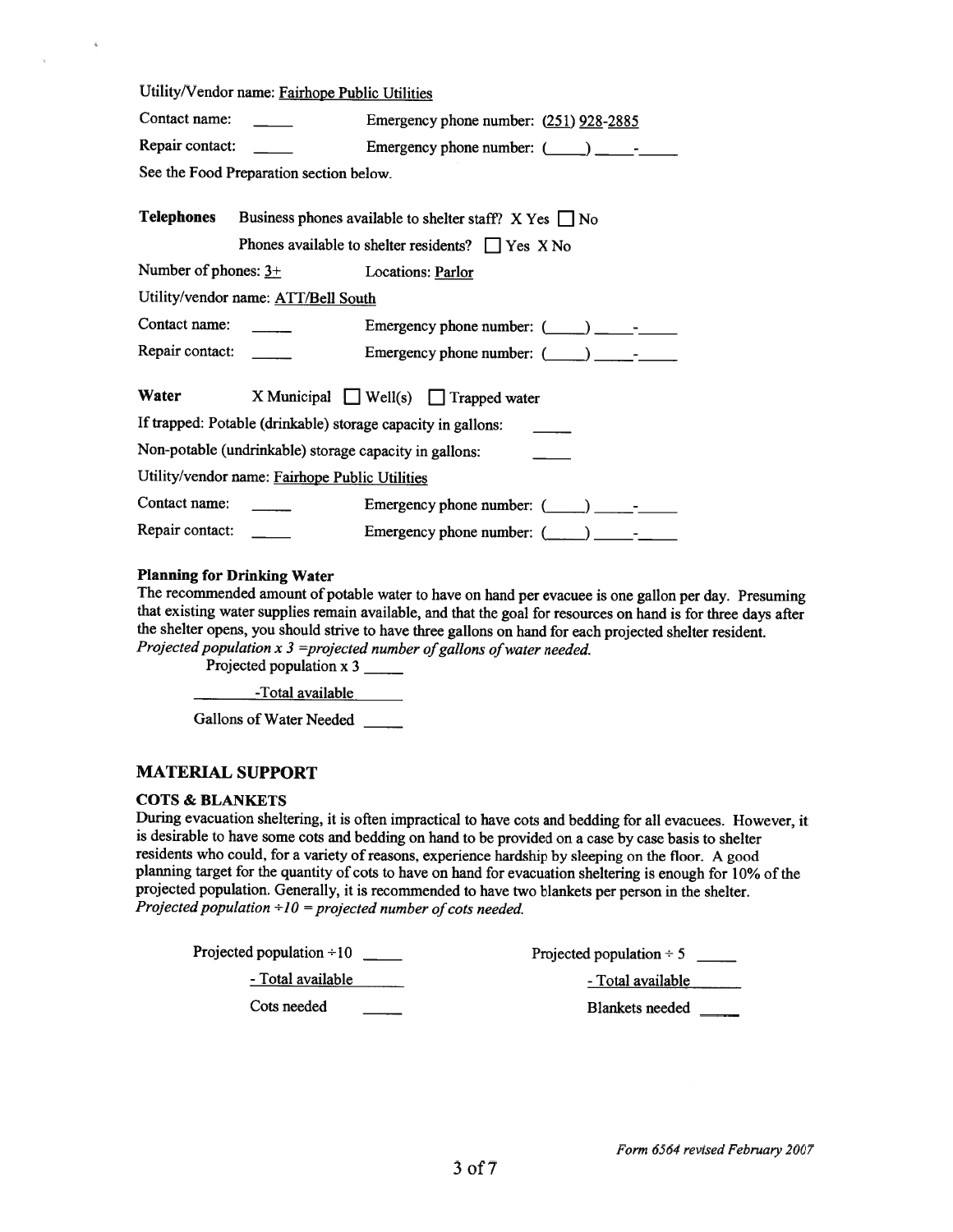### **ACCESSIBILITY FOR PEOPLE WITH DISABILITIES**

Many people with disabilities can be accommodated in general shelters. It is important to evaluate a building to determine if it is accessible to people with disabilities. No single deficiency in the following list makes a facility "out of compliance" or unfit for consideration. There are many acceptable temporary mechanisms that can make a facility accessible. For guidance in this area, contact your local building or safety department, an assisted living center or a disability advocacy organization.

#### **Access to building**

 $\tilde{\mathbf{t}}$ 

 $\mathcal{W}$ 

| лесезэ го бицинг<br>X Curb cuts (minimum 35 inches wide)                                                    |                                                |          |  |  |  |
|-------------------------------------------------------------------------------------------------------------|------------------------------------------------|----------|--|--|--|
|                                                                                                             | X Accessible doorways (minimum 35 inches wide) |          |  |  |  |
| Automatic doors or appropriate door handles                                                                 |                                                |          |  |  |  |
| Ramps (minimum 35 inches wide)                                                                              | Are ramps: $\Box$ Fixed                        | Portable |  |  |  |
| X Level Landings                                                                                            |                                                |          |  |  |  |
| Accessible and accommodating restrooms<br>X Grab bars (33-36 inches wide)<br>X Sinks $@34$ inches in height |                                                |          |  |  |  |
| X Stall (38 inches wide)                                                                                    | X Towel dispenser $@39$ inches in height       |          |  |  |  |
| <b>Showers</b><br>X Shower stall (minimum 36 inches by 36 inches) X Grab bars (33-36 inches in height)      |                                                |          |  |  |  |
| X Shower seat (17-19 inches high)<br>X Hand-held spray unit with hose                                       |                                                |          |  |  |  |
| Fixed shower head (48 inches high)                                                                          |                                                |          |  |  |  |
| Accessible and accommodating cafeterias<br>$X$ Tables (28-34 inches high)                                   |                                                |          |  |  |  |
| X Serving line [counter] (28-34 inches high)                                                                |                                                |          |  |  |  |
| X Aisles (minimum 38 inches wide)                                                                           |                                                |          |  |  |  |
| <b>Accessible telephones</b><br>Maximum 48 inches high<br>TDD available<br>Earpiece (volume adjustable)     |                                                |          |  |  |  |

### **SANITATION**

#### **TOILETS**

The American Red Cross recommended ratio for toilet facilities is a minimum of 1 restroom for 40 people. Count only those facilities that will be accessible to shelter residents and shelter staff. *Projected population*  $\div$  40 = projected needed number of toilet facilities.

| Number of toilets available:                                                                                                                                         | Men $3+2$ Urinals Women 4 Unisex<br>People with Disabilities 2 |       |        |                                 |
|----------------------------------------------------------------------------------------------------------------------------------------------------------------------|----------------------------------------------------------------|-------|--------|---------------------------------|
| Projected need:                                                                                                                                                      | Men                                                            | Women | Unisex | <b>People with Disabilities</b> |
| - Total available:                                                                                                                                                   | Men                                                            | Women | Unisex | <b>People with Disabilities</b> |
| Portable toilets needed:                                                                                                                                             | Men                                                            | Women | Unisex | People with Disabilities        |
| <b>SINKS</b><br>The recommended ratio of sinks is one sink for every two toilets.<br>Number of sinks available:<br>Men 2 Women 4 Unisex 1 People with Disabilities 2 |                                                                |       |        |                                 |
| Projected need                                                                                                                                                       | Men                                                            | Women | Unisex | People with Disabilities        |
| Total available:                                                                                                                                                     | Men                                                            | Women | Unisex | People with Disabilities        |
| Portable sinks needed:                                                                                                                                               | Men                                                            | Women | Unisex | People with Disabilities        |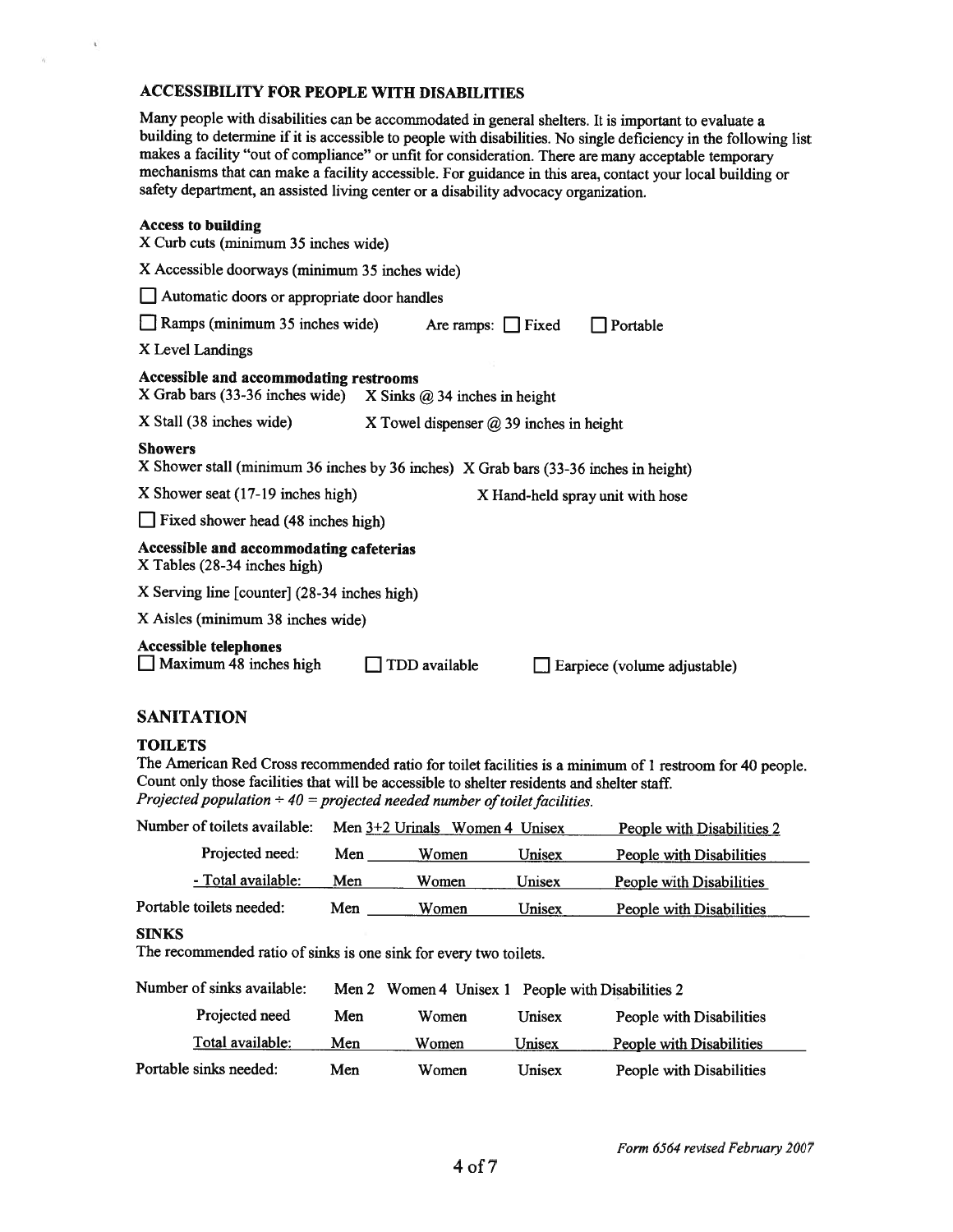#### **SHOWERS**

i.

 $\alpha$ 

The best case scenario for showers is 1 shower for every 40 residents. In the case of evacuation shelters, the ratio can be higher. However, if it is determined that an evacuation shelter will be open longer term, alternative arrangements will have to be made. There might be a nearby facility that, while it couldn't be used a shelter, might have showers available. Consider requesting transportation through partner agencies; when a Disaster Relief Operation (DRO) has been set up, requests can go through Partner Services at the DRO. Portable showers might need to be acquired.

| Number of showers available: Men 2 Women 2 Unisex                                                                                                                              |                  |                                                                      |                      | People with Disabilities yes                                                                                                                                                                                                                                                                                                                                                                                                                                                                                                                                                                                                                                                  |
|--------------------------------------------------------------------------------------------------------------------------------------------------------------------------------|------------------|----------------------------------------------------------------------|----------------------|-------------------------------------------------------------------------------------------------------------------------------------------------------------------------------------------------------------------------------------------------------------------------------------------------------------------------------------------------------------------------------------------------------------------------------------------------------------------------------------------------------------------------------------------------------------------------------------------------------------------------------------------------------------------------------|
| Number of showers needed: Men                                                                                                                                                  |                  | Women                                                                | Unisex               | <b>People with Disabilities</b>                                                                                                                                                                                                                                                                                                                                                                                                                                                                                                                                                                                                                                               |
| Are there any limitations on the availability of showers (time of day, etc.)? $\Box$ Yes $\Box$ No                                                                             |                  |                                                                      |                      |                                                                                                                                                                                                                                                                                                                                                                                                                                                                                                                                                                                                                                                                               |
| Alternatives for showers on-site:                                                                                                                                              |                  |                                                                      |                      |                                                                                                                                                                                                                                                                                                                                                                                                                                                                                                                                                                                                                                                                               |
| Alternatives for showers off-site:                                                                                                                                             |                  |                                                                      |                      |                                                                                                                                                                                                                                                                                                                                                                                                                                                                                                                                                                                                                                                                               |
| <b>FOOD PREPARATION</b><br>$\Box$ None on site $\Box$ Warming oven kitchen                                                                                                     |                  |                                                                      |                      |                                                                                                                                                                                                                                                                                                                                                                                                                                                                                                                                                                                                                                                                               |
| X Full-service kitchen                                                                                                                                                         |                  |                                                                      |                      |                                                                                                                                                                                                                                                                                                                                                                                                                                                                                                                                                                                                                                                                               |
|                                                                                                                                                                                |                  | (If full-service meals, "per meal" number that can be produced): 800 |                      |                                                                                                                                                                                                                                                                                                                                                                                                                                                                                                                                                                                                                                                                               |
| $\Box$ Facility uses central kitchen $-$ meals are delivered                                                                                                                   |                  |                                                                      |                      |                                                                                                                                                                                                                                                                                                                                                                                                                                                                                                                                                                                                                                                                               |
| Central kitchen contact: same as above Phone Number: (_____) ____________________                                                                                              |                  |                                                                      |                      |                                                                                                                                                                                                                                                                                                                                                                                                                                                                                                                                                                                                                                                                               |
| <b>Planning for shelter feeding</b><br>meals worth of food in inventory for each projected shelter resident.<br>Projected population $x 5 =$ projected number of meals needed. |                  |                                                                      |                      | While people coming to evacuation shelters are encouraged to bring food with them, for a variety of<br>reasons this doesn't always occur. Therefore, it pays to be prepared to feed shelter residents. For planning<br>purposes, it is helpful to think in terms of three to five days of meals with no outside assistance. This covers<br>the possibility of widespread damage to commercial food sources and infrastructure. Meals can range from<br>freshly prepared food at shelter facilities that have adequate kitchen facilities to prepackaged shelf-stable<br>meals (military-style Meals Ready to Eat [MREs], Heater Meals, etc.). The planning target should be 5 |
| Projected need                                                                                                                                                                 |                  |                                                                      |                      |                                                                                                                                                                                                                                                                                                                                                                                                                                                                                                                                                                                                                                                                               |
| - Total available                                                                                                                                                              |                  |                                                                      |                      |                                                                                                                                                                                                                                                                                                                                                                                                                                                                                                                                                                                                                                                                               |
| <b>Meals Needed</b>                                                                                                                                                            |                  |                                                                      |                      |                                                                                                                                                                                                                                                                                                                                                                                                                                                                                                                                                                                                                                                                               |
| Equipment (Indicate quantity and size [sq. ft.] as appropriate).<br>Refrigerators $2$ Walk-in refrigerators                                                                    |                  |                                                                      | Ice machines 1       |                                                                                                                                                                                                                                                                                                                                                                                                                                                                                                                                                                                                                                                                               |
| Freezers 2                                                                                                                                                                     | Walk-in freezers |                                                                      | <b>Braising pans</b> |                                                                                                                                                                                                                                                                                                                                                                                                                                                                                                                                                                                                                                                                               |

| <b>TICCZCISZ</b>                                                                                       | walk-in freezers                                 | Braising pans                                                                      |  |  |
|--------------------------------------------------------------------------------------------------------|--------------------------------------------------|------------------------------------------------------------------------------------|--|--|
| Burners 10                                                                                             | Griddles $\frac{ }{ }$                           | Warmers 3                                                                          |  |  |
| Ovens $2$                                                                                              | Convection ovens 2                               | Microwave ovens 1                                                                  |  |  |
| Steamers ________                                                                                      | Steam kettles                                    |                                                                                    |  |  |
| Sinks 1-2 basen/1-3basen                                                                               |                                                  | Dishwashers 1 2 steam tables & 1 cold bar.                                         |  |  |
| <b>FEEDING AREAS</b>                                                                                   |                                                  | None on site Snack Bar (seating capacity: _____) Cafeteria (seating capacity: 300) |  |  |
| $\Box$ Other indoor seating (describe, including size and capacity estimate): $\Box$                   |                                                  |                                                                                    |  |  |
|                                                                                                        | Total estimated seating capacity for eating: 300 |                                                                                    |  |  |
| Comments related to feeding: Seating will be dependent on weather clients are bunked in the Fellowship |                                                  |                                                                                    |  |  |

Hall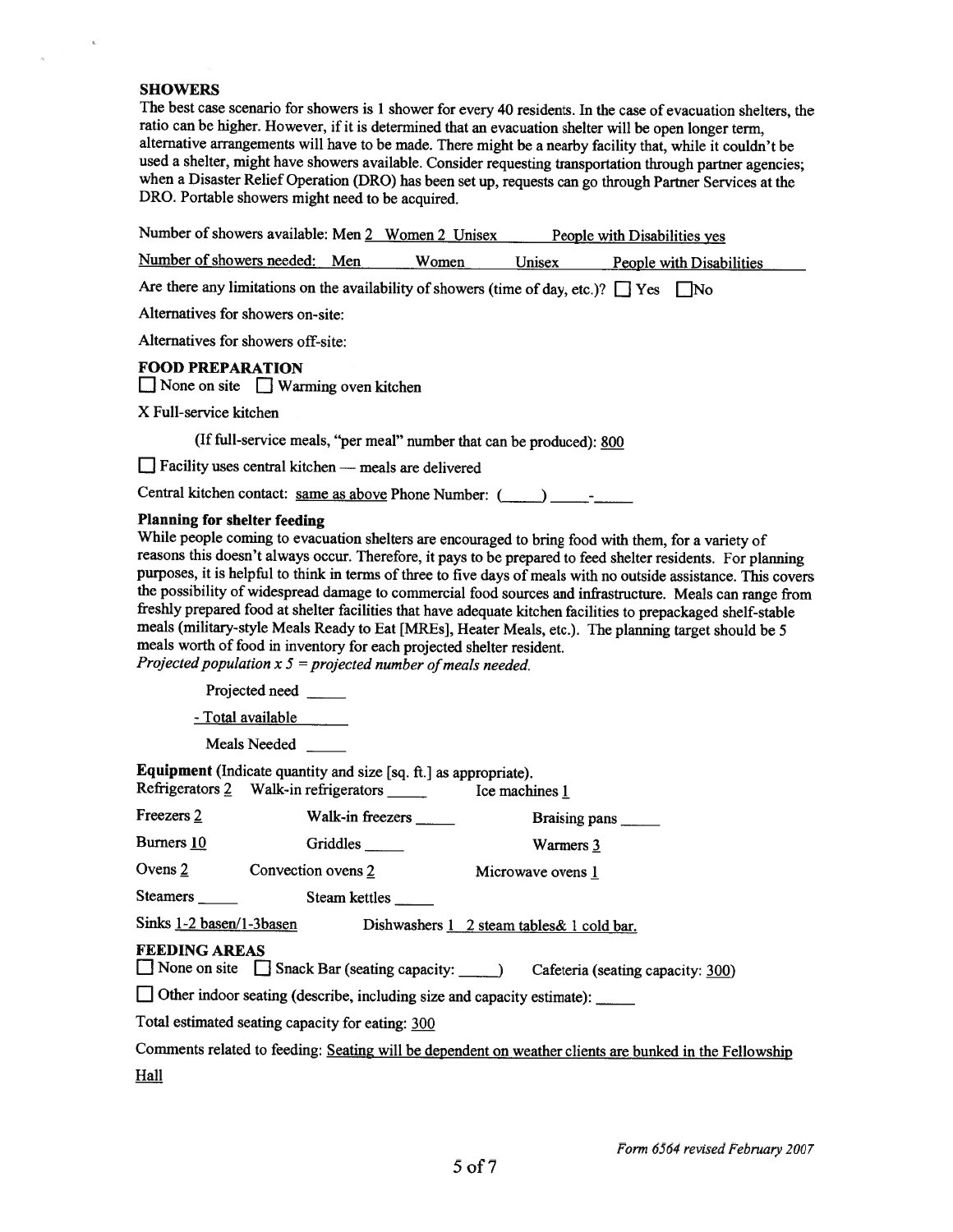#### **OTHER CONSIDERATIONS**

#### **ARC 4496**

 $\mathcal{U}$ 

"Standards for Selection of Hurricane Evacuation Shelters," or **ARC4496,** is a document published by the American Red Cross. Planning considerations for hurricane evacuation shelters involve a number of factors and require close coordination with local officials responsible for public safety. Technical information contained in hurricane evacuation studies, storm surge mapping, flood mapping and other data can now be used to make informed decisions about the suitability of shelters. Anyone considering using a facility as a hurricane evacuation shelters should carefully review ARC 4496 and consult with local officials to ensure safety of the facility is considered.

#### **HEALTH SERVICES**

Number of rooms available: 1 Number of beds or cots available: Number of rooms needed: Number of beds or cots needed:

Total square footage of available health care space: Adeauate

#### **BABY AND INFANT SUPPORT SUPPLIES**

Diaper changing tables are extremely important due to health safety considerations. While there is not a recommended number of tables by population, there should be changing tables available. Beyond diaper changing, it is helpful to know in advance what baby supplies are available, if needed.

# of diaper changing tables: 2

# of diapers available:

Cans of formula available:

#### **LAUNDRY FACILITIES**

Generally, shelters do not have access to laundry facilities. Availability of such facilities would be considered an extra and not a necessity. These facilities would be especially useful for a shelter open longer than a week.

Number of clothes washers: 1 **Number of clothes dryers:** 1

Will the shelter worker or shelter residents have access to these machines?  $X Yes \Box No Statf only$ 

Are laundry facilities coin operated?  $\Box$  Yes X No

Special conditions or restrictions: Staff only

OTHER: Parlor and loft for staff only. See diagram for off limits areas. Nursery can be used for health care or one room in loft.